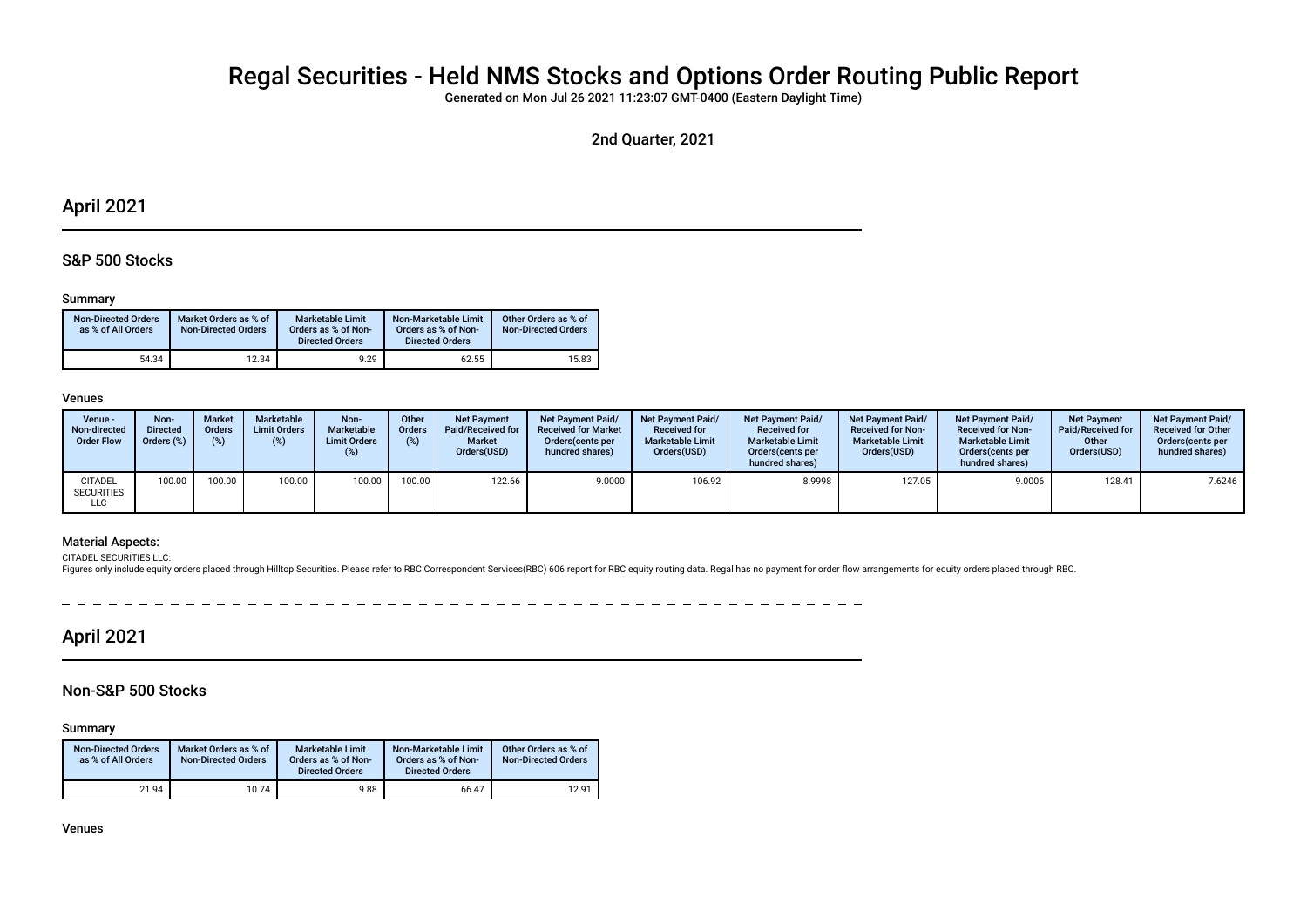| Venue -<br>Non-directed<br><b>Order Flow</b>      | Non-<br><b>Directed</b><br>Orders (%) | <b>Market</b><br><b>Orders</b><br>(%) | Marketable<br><b>Limit Orders</b><br>(%) | Non-<br>Marketable<br><b>Limit Orders</b><br>(%) | Other<br>Orders<br>(%) | <b>Net Payment</b><br><b>Paid/Received for</b><br><b>Market</b><br>Orders(USD) | <b>Net Payment Paid/</b><br><b>Received for Market</b><br>Orders (cents per<br>hundred shares) | <b>Net Payment Paid/</b><br><b>Received for</b><br><b>Marketable Limit</b><br>Orders(USD) | <b>Net Payment Paid/</b><br><b>Received for</b><br><b>Marketable Limit</b><br>Orders (cents per<br>hundred shares) | <b>Net Payment Paid/</b><br><b>Received for Non-</b><br><b>Marketable Limit</b><br>Orders(USD) | <b>Net Payment Paid/</b><br><b>Received for Non-</b><br><b>Marketable Limit</b><br>Orders (cents per<br>hundred shares) | <b>Net Payment</b><br>Paid/Received for<br>Other<br>Orders(USD) | <b>Net Payment Paid/</b><br><b>Received for Other</b><br>Orders(cents per<br>hundred shares) |
|---------------------------------------------------|---------------------------------------|---------------------------------------|------------------------------------------|--------------------------------------------------|------------------------|--------------------------------------------------------------------------------|------------------------------------------------------------------------------------------------|-------------------------------------------------------------------------------------------|--------------------------------------------------------------------------------------------------------------------|------------------------------------------------------------------------------------------------|-------------------------------------------------------------------------------------------------------------------------|-----------------------------------------------------------------|----------------------------------------------------------------------------------------------|
| <b>CITADEL</b><br><b>SECURITIES</b><br><b>LLC</b> | 100.00                                | 100.00                                | 100.00                                   | 100.00                                           | 100.00 <sub>1</sub>    | 490.09                                                                         | 8.6193                                                                                         | 430.75                                                                                    | 8.0362                                                                                                             | 709.50                                                                                         | 8.6253                                                                                                                  | 423.67                                                          | 7.5491                                                                                       |

## Material Aspects:

CITADEL SECURITIES LLC:

Figures only include equity orders placed through Hilltop Securities. Please refer to RBC Correspondent Services(RBC) 606 report for RBC equity routing data. Regal has no payment for order flow arrangements for equity orde

 $- - - - - - - \overline{\phantom{0}}$  $-$ 

# April 2021

# **Options**

#### Summary

| <b>Non-Directed Orders</b><br>as % of All Orders | Market Orders as % of<br><b>Non-Directed Orders</b> | <b>Marketable Limit</b><br>Orders as % of Non-<br><b>Directed Orders</b> | Non-Marketable Limit<br>Orders as % of Non-<br><b>Directed Orders</b> | Other Orders as % of<br><b>Non-Directed Orders</b> |
|--------------------------------------------------|-----------------------------------------------------|--------------------------------------------------------------------------|-----------------------------------------------------------------------|----------------------------------------------------|
| 100.00                                           | 3.23                                                | 11.67                                                                    | 81.02                                                                 | 4.08                                               |

## Venues

| Venue -<br>Non-directed<br><b>Order Flow</b> | Non-<br><b>Directed</b><br>Orders (%) | <b>Market</b><br><b>Orders</b><br>(%) | Marketable<br><b>Limit Orders</b><br>(%) | Non-<br>Marketable<br><b>Limit Orders</b><br>(%) | Other<br>Orders<br>(%) | <b>Net Payment</b><br>Paid/Received for<br><b>Market</b><br>Orders(USD) | Net Payment Paid/<br><b>Received for Market</b><br>Orders (cents per<br>hundred shares) | Net Payment Paid/<br><b>Received for</b><br><b>Marketable Limit</b><br>Orders(USD) | Net Payment Paid/<br><b>Received for</b><br><b>Marketable Limit</b><br>Orders (cents per<br>hundred shares) | Net Payment Paid/<br><b>Received for Non-</b><br><b>Marketable Limit</b><br>Orders(USD) | <b>Net Payment Paid/</b><br><b>Received for Non-</b><br><b>Marketable Limit</b><br>Orders (cents per<br>hundred shares) | <b>Net Payment</b><br>Paid/Received for<br>Other<br>Orders(USD) | Net Payment Paid/<br><b>Received for Other</b><br>Orders(cents per<br>hundred shares) |
|----------------------------------------------|---------------------------------------|---------------------------------------|------------------------------------------|--------------------------------------------------|------------------------|-------------------------------------------------------------------------|-----------------------------------------------------------------------------------------|------------------------------------------------------------------------------------|-------------------------------------------------------------------------------------------------------------|-----------------------------------------------------------------------------------------|-------------------------------------------------------------------------------------------------------------------------|-----------------------------------------------------------------|---------------------------------------------------------------------------------------|
| CITADEL<br><b>SECURITIES</b><br>LLC          | 66.63                                 | 66.64                                 | 51.18                                    | 67.18                                            | 100.00                 | 1,140.56                                                                | 34.5834                                                                                 | 11.729.24                                                                          | 42.6099                                                                                                     | 21,253.47                                                                               | 48.5461                                                                                                                 | 21,582.30                                                       | 42.5695                                                                               |
| Global<br>Execution<br><b>Brokers LP</b>     | 33.37                                 | 33.36                                 | 48.82                                    | 32.82                                            | 0.00                   | 5,302.70                                                                | 52.3723                                                                                 | 8,260.62                                                                           | 55.1517                                                                                                     | 22.996.39                                                                               | 59.1197                                                                                                                 | 3,061.86                                                        | 60.4872                                                                               |

#### Material Aspects:

CITADEL SECURITIES LLC:<br>Figures include option orders placed through Hilltop Securities and RBC Correspondent Services . Regal paid Citadel \$9081.36 for Q2 index option orders and was passed along to customers.

Global Execution Brokers LP: Figures only include orders placed through Hilltop Securities.

May 2021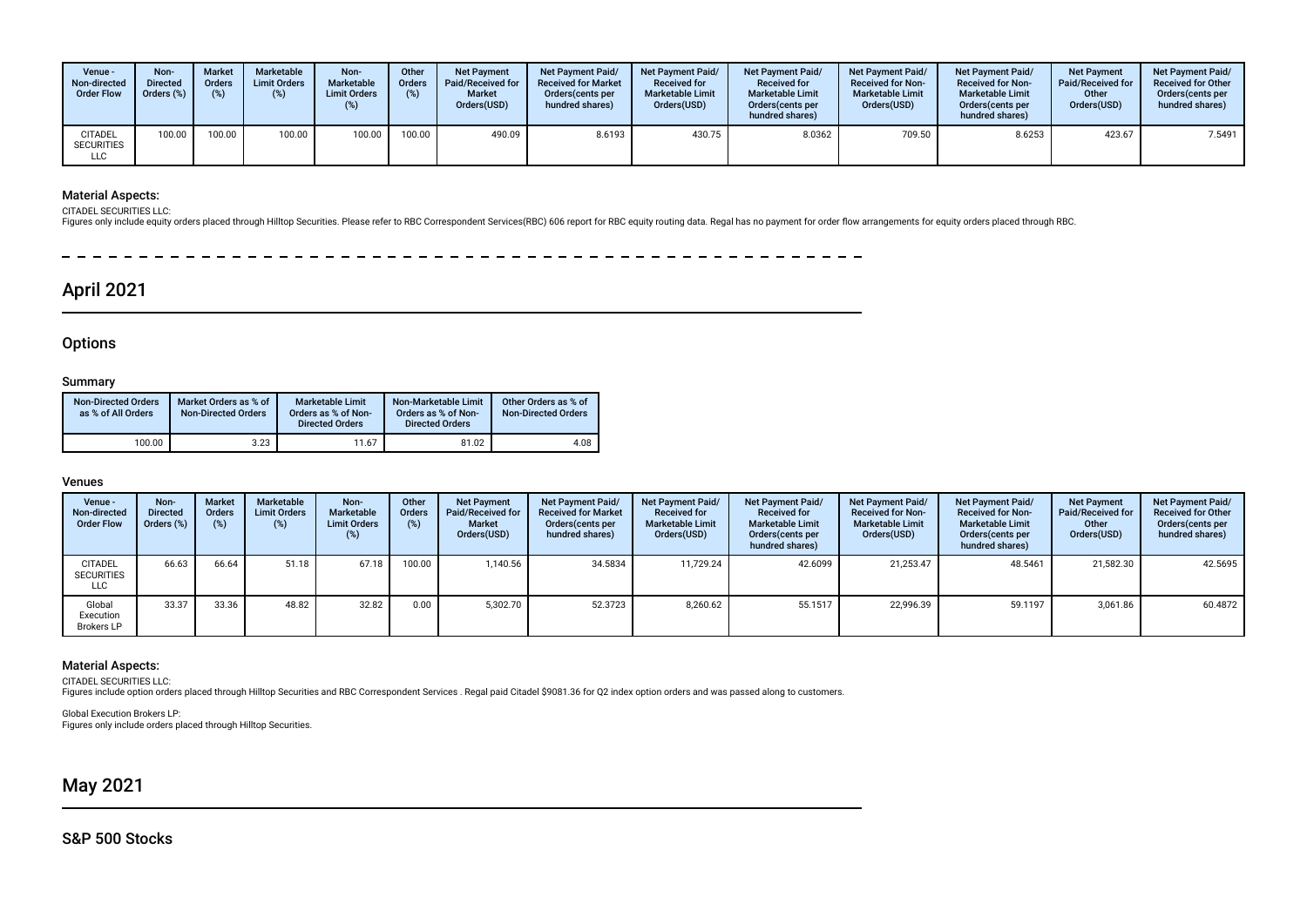#### Summary

| <b>Non-Directed Orders</b><br>as % of All Orders | Market Orders as % of<br><b>Non-Directed Orders</b> | <b>Marketable Limit</b><br>Orders as % of Non-<br><b>Directed Orders</b> | Non-Marketable Limit<br>Orders as % of Non-<br><b>Directed Orders</b> | Other Orders as % of<br><b>Non-Directed Orders</b> |
|--------------------------------------------------|-----------------------------------------------------|--------------------------------------------------------------------------|-----------------------------------------------------------------------|----------------------------------------------------|
| 47.32                                            | 12.30                                               | 7.42                                                                     | 57.93                                                                 | 22.35                                              |

#### Venues

| Venue -<br>Non-directed<br><b>Order Flow</b> | Non-<br><b>Directed</b><br>Orders (%) | <b>Market</b><br><b>Orders</b> | Marketable<br><b>Limit Orders</b> | Non-<br>Marketable<br><b>Limit Orders</b><br>(%) | Other<br><b>Orders</b><br>(%) | <b>Net Payment</b><br>Paid/Received for<br><b>Market</b><br>Orders(USD) | <b>Net Payment Paid/</b><br><b>Received for Market</b><br>Orders (cents per<br>hundred shares) | Net Payment Paid/<br><b>Received for</b><br><b>Marketable Limit</b><br>Orders(USD) | <b>Net Payment Paid/</b><br><b>Received for</b><br><b>Marketable Limit</b><br>Orders(cents per<br>hundred shares) | <b>Net Payment Paid/</b><br><b>Received for Non-</b><br><b>Marketable Limit</b><br>Orders(USD) | <b>Net Payment Paid/</b><br><b>Received for Non-</b><br><b>Marketable Limit</b><br>Orders(cents per<br>hundred shares) | <b>Net Payment</b><br>Paid/Received for<br>Other<br>Orders(USD) | <b>Net Payment Paid/</b><br><b>Received for Other</b><br>Orders(cents per<br>hundred shares) |
|----------------------------------------------|---------------------------------------|--------------------------------|-----------------------------------|--------------------------------------------------|-------------------------------|-------------------------------------------------------------------------|------------------------------------------------------------------------------------------------|------------------------------------------------------------------------------------|-------------------------------------------------------------------------------------------------------------------|------------------------------------------------------------------------------------------------|------------------------------------------------------------------------------------------------------------------------|-----------------------------------------------------------------|----------------------------------------------------------------------------------------------|
| <b>CITADEL</b><br><b>SECURITIES</b><br>LLC   | 100.00                                | 100.00                         | 100.00                            | 100.00                                           | 100.00                        | 86.64                                                                   | 9.0007                                                                                         | 52.28                                                                              | 8.9987                                                                                                            | 124.83                                                                                         | 8.9997                                                                                                                 | 182.66                                                          | 8.3270                                                                                       |

## Material Aspects:

CITADEL SECURITIES LLC:

Figures only include equity orders placed through Hilltop Securities. Please refer to RBC Correspondent Services(RBC) 606 report for RBC equity routing data. Regal has no payment for order flow arrangements for equity orde

 $-$ 

# May 2021

# Non-S&P 500 Stocks

#### Summary

| <b>Non-Directed Orders</b><br>as % of All Orders | Market Orders as % of<br><b>Non-Directed Orders</b> | <b>Marketable Limit</b><br>Orders as % of Non-<br><b>Directed Orders</b> | Non-Marketable Limit<br>Orders as % of Non-<br><b>Directed Orders</b> | Other Orders as % of<br><b>Non-Directed Orders</b> |
|--------------------------------------------------|-----------------------------------------------------|--------------------------------------------------------------------------|-----------------------------------------------------------------------|----------------------------------------------------|
| 17.03                                            | 12.20                                               | 11.38                                                                    | 64.48                                                                 | 11.95                                              |

#### Venues

| Venue -<br>Non-directed<br><b>Order Flow</b> | Non-<br><b>Directed</b><br>Orders (%) | <b>Market</b><br><b>Orders</b><br>(9) | <b>Marketable</b><br><b>Limit Orders</b><br>(%) | Non-<br>Marketable<br><b>Limit Orders</b><br>(%) | Other<br><b>Orders</b><br>(%) | <b>Net Payment</b><br>Paid/Received for<br><b>Market</b><br>Orders(USD) | <b>Net Payment Paid/</b><br><b>Received for Market</b><br>Orders (cents per<br>hundred shares) | <b>Net Payment Paid/</b><br><b>Received for</b><br><b>Marketable Limit</b><br>Orders(USD) | <b>Net Payment Paid/</b><br><b>Received for</b><br><b>Marketable Limit</b><br>Orders (cents per<br>hundred shares) | <b>Net Payment Paid/</b><br><b>Received for Non-</b><br><b>Marketable Limit</b><br>Orders(USD) | <b>Net Payment Paid/</b><br><b>Received for Non-</b><br><b>Marketable Limit</b><br>Orders (cents per<br>hundred shares) | <b>Net Payment</b><br>Paid/Received for<br>Other<br>Orders(USD) | <b>Net Payment Paid/</b><br><b>Received for Other</b><br>Orders(cents per<br>hundred shares) |
|----------------------------------------------|---------------------------------------|---------------------------------------|-------------------------------------------------|--------------------------------------------------|-------------------------------|-------------------------------------------------------------------------|------------------------------------------------------------------------------------------------|-------------------------------------------------------------------------------------------|--------------------------------------------------------------------------------------------------------------------|------------------------------------------------------------------------------------------------|-------------------------------------------------------------------------------------------------------------------------|-----------------------------------------------------------------|----------------------------------------------------------------------------------------------|
| <b>CITADEL</b><br><b>SECURITIES</b><br>LLC   | 100.00                                | 100.00                                | 100.00                                          | 100.00                                           | 100.00                        | 736.77                                                                  | 8.7633                                                                                         | 476.14                                                                                    | 7.7837                                                                                                             | 895.31                                                                                         | 8.5131                                                                                                                  | 393.26                                                          | 7.5505                                                                                       |

#### Material Aspects:

CITADEL SECURITIES LLC:

Figures only include equity orders placed through Hilltop Securities. Please refer to RBC Correspondent Services(RBC) 606 report for RBC equity routing data. Regal has no payment for order flow arrangements for equity orde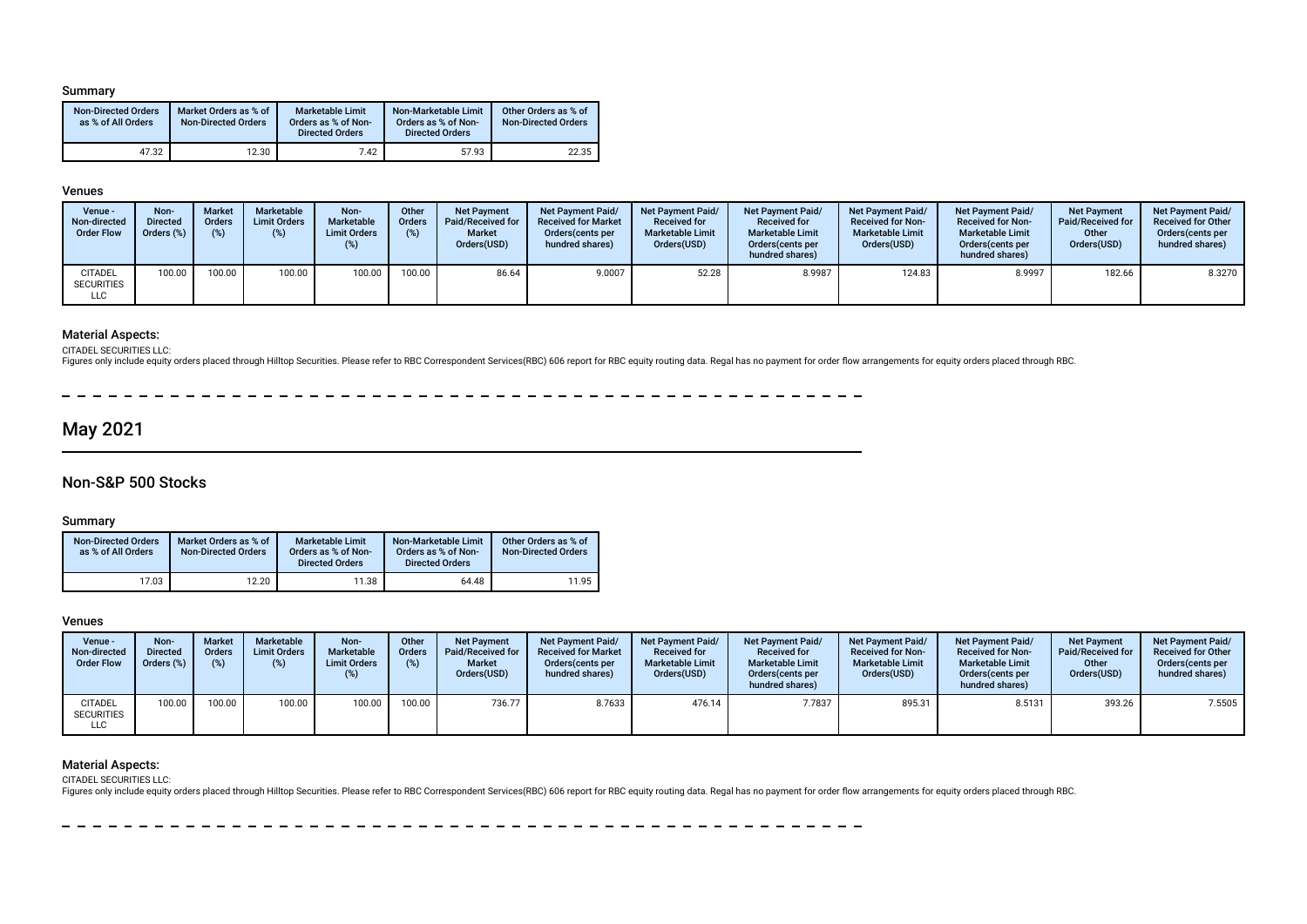# **Options**

## Summary

| <b>Non-Directed Orders</b><br>as % of All Orders | Market Orders as % of<br><b>Non-Directed Orders</b> | <b>Marketable Limit</b><br>Orders as % of Non-<br><b>Directed Orders</b> | Non-Marketable Limit<br>Orders as % of Non-<br><b>Directed Orders</b> | Other Orders as % of<br><b>Non-Directed Orders</b> |
|--------------------------------------------------|-----------------------------------------------------|--------------------------------------------------------------------------|-----------------------------------------------------------------------|----------------------------------------------------|
| 100.00                                           | 3.07                                                | 12.04                                                                    | 80.48                                                                 | 4.41                                               |

#### Venues

| Venue -<br>Non-directed<br><b>Order Flow</b>      | Non-<br><b>Directed</b><br>Orders (%) | <b>Market</b><br>Orders<br>$(\%)$ | Marketable<br><b>Limit Orders</b><br>(%) | Non-<br>Marketable<br><b>Limit Orders</b><br>(%) | Other<br>Orders<br>(%) | <b>Net Payment</b><br>Paid/Received for<br><b>Market</b><br>Orders(USD) | Net Payment Paid/<br><b>Received for Market</b><br>Orders (cents per<br>hundred shares) | Net Payment Paid/<br><b>Received for</b><br><b>Marketable Limit</b><br>Orders(USD) | <b>Net Payment Paid/</b><br><b>Received for</b><br><b>Marketable Limit</b><br>Orders (cents per<br>hundred shares) | Net Payment Paid/<br><b>Received for Non-</b><br><b>Marketable Limit</b><br>Orders(USD) | Net Payment Paid/<br><b>Received for Non-</b><br><b>Marketable Limit</b><br>Orders (cents per<br>hundred shares) | <b>Net Payment</b><br>Paid/Received for<br>Other<br>Orders(USD) | Net Payment Paid/<br><b>Received for Other</b><br>Orders(cents per<br>hundred shares) |
|---------------------------------------------------|---------------------------------------|-----------------------------------|------------------------------------------|--------------------------------------------------|------------------------|-------------------------------------------------------------------------|-----------------------------------------------------------------------------------------|------------------------------------------------------------------------------------|--------------------------------------------------------------------------------------------------------------------|-----------------------------------------------------------------------------------------|------------------------------------------------------------------------------------------------------------------|-----------------------------------------------------------------|---------------------------------------------------------------------------------------|
| <b>CITADEL</b><br><b>SECURITIES</b><br><b>LLC</b> | 73.02                                 | 72.01                             | 58.83                                    | $73.7^{\circ}$                                   | 100.00                 | 1.701.86                                                                | 29.8467                                                                                 | 15.018.73                                                                          | 34.4316                                                                                                            | 19,449.32                                                                               | 38.5838                                                                                                          | 21,789.61                                                       | 40.0647                                                                               |
| Global<br>Execution<br><b>Brokers LP</b>          | 26.98                                 | 27.99                             | 41.17                                    | 26.29                                            | 0.00                   | 770.56                                                                  | 52.3834                                                                                 | 6,776.59                                                                           | 50.6850                                                                                                            | 16.416.02                                                                               | 58.5575                                                                                                          | 6,897.31                                                        | 55.0947                                                                               |

# Material Aspects:

CITADEL SECURITIES LLC:

Figures include option orders placed through Hilltop Securities and RBC Correspondent Services . Regal paid Citadel \$9081.36 for Q2 index option orders and was passed along to customers.

Global Execution Brokers LP: Figures only include orders placed through Hilltop Securities.

# June 2021

# S&P 500 Stocks

## Summary

| <b>Non-Directed Orders</b><br>as % of All Orders | Market Orders as % of<br><b>Non-Directed Orders</b> | Marketable Limit<br>Orders as % of Non-<br><b>Directed Orders</b> | Non-Marketable Limit<br>Orders as % of Non-<br><b>Directed Orders</b> | Other Orders as % of<br><b>Non-Directed Orders</b> |
|--------------------------------------------------|-----------------------------------------------------|-------------------------------------------------------------------|-----------------------------------------------------------------------|----------------------------------------------------|
| 50.71                                            | 14.01                                               | 7.35                                                              | 67.08                                                                 | 11.55                                              |

#### Venues

| Venue -<br>Non-directed<br><b>Order Flow</b> | Non-<br><b>Directed</b><br>Orders (%) | <b>Market</b><br>Orders | Marketable<br><b>Limit Orders</b> | Non-<br>Marketable<br><b>Limit Orders</b> | Other<br>Orders<br>(%) | <b>Net Payment</b><br><b>Paid/Received for</b><br><b>Market</b><br>Orders(USD) | <b>Net Payment Paid/</b><br><b>Received for Market</b><br>Orders (cents per<br>hundred shares) | Net Payment Paid/<br><b>Received for</b><br><b>Marketable Limit</b><br>Orders(USD) | Net Payment Paid/<br><b>Received for</b><br><b>Marketable Limit</b><br>Orders (cents per<br>hundred shares) | <b>Net Payment Paid/</b><br><b>Received for Non-</b><br><b>Marketable Limit</b><br>Orders(USD) | <b>Net Payment Paid/</b><br><b>Received for Non-</b><br><b>Marketable Limit</b><br>Orders (cents per<br>hundred shares) | <b>Net Payment</b><br>Paid/Received for<br>Other<br>Orders(USD) | <b>Net Payment Paid/</b><br><b>Received for Other</b><br>Orders(cents per<br>hundred shares) |
|----------------------------------------------|---------------------------------------|-------------------------|-----------------------------------|-------------------------------------------|------------------------|--------------------------------------------------------------------------------|------------------------------------------------------------------------------------------------|------------------------------------------------------------------------------------|-------------------------------------------------------------------------------------------------------------|------------------------------------------------------------------------------------------------|-------------------------------------------------------------------------------------------------------------------------|-----------------------------------------------------------------|----------------------------------------------------------------------------------------------|
|----------------------------------------------|---------------------------------------|-------------------------|-----------------------------------|-------------------------------------------|------------------------|--------------------------------------------------------------------------------|------------------------------------------------------------------------------------------------|------------------------------------------------------------------------------------|-------------------------------------------------------------------------------------------------------------|------------------------------------------------------------------------------------------------|-------------------------------------------------------------------------------------------------------------------------|-----------------------------------------------------------------|----------------------------------------------------------------------------------------------|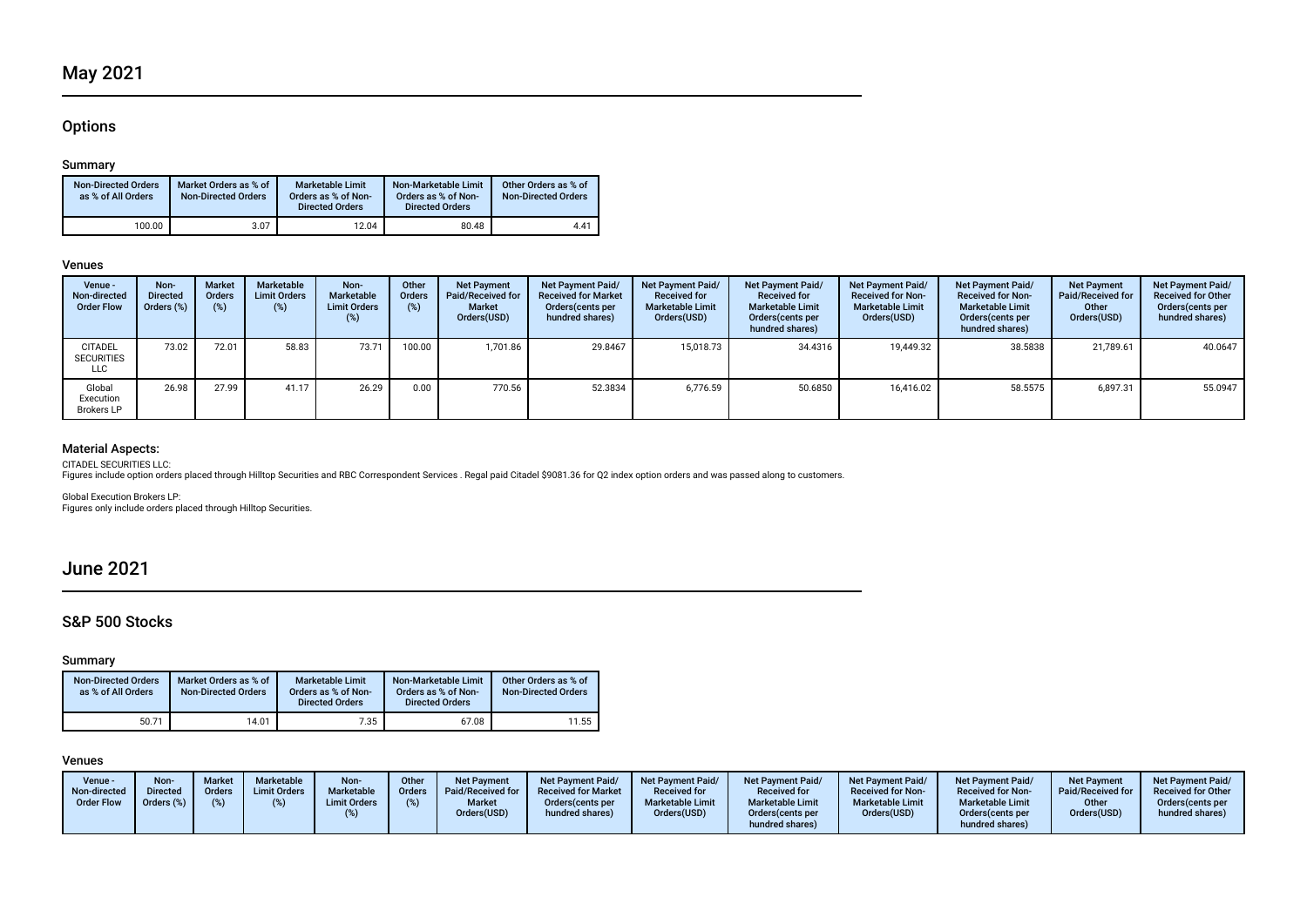| Venue -<br>Non-directed<br><b>Order Flow</b>      | Non-<br><b>Directed</b><br>Orders (%) | <b>Market</b><br><b>Orders</b><br>(%) | Marketable<br><b>Limit Orders</b><br>(%) | Non-<br>Marketable<br><b>Limit Orders</b><br>(%) | Other<br>Orders<br>(%) | <b>Net Payment</b><br><b>Paid/Received for</b><br><b>Market</b><br>Orders(USD) | <b>Net Payment Paid/</b><br><b>Received for Market</b><br>Orders(cents per<br>hundred shares) | <b>Net Payment Paid/</b><br><b>Received for</b><br><b>Marketable Limit</b><br>Orders(USD) | <b>Net Payment Paid/</b><br><b>Received for</b><br><b>Marketable Limit</b><br>Orders (cents per<br>hundred shares) | <b>Net Payment Paid/</b><br><b>Received for Non-</b><br><b>Marketable Limit</b><br>Orders(USD) | <b>Net Payment Paid/</b><br><b>Received for Non-</b><br><b>Marketable Limit</b><br>Orders (cents per<br>hundred shares) | <b>Net Payment</b><br>Paid/Received for<br>Other<br>Orders(USD) | <b>Net Payment Paid/</b><br><b>Received for Other</b><br>Orders(cents per<br>hundred shares) |
|---------------------------------------------------|---------------------------------------|---------------------------------------|------------------------------------------|--------------------------------------------------|------------------------|--------------------------------------------------------------------------------|-----------------------------------------------------------------------------------------------|-------------------------------------------------------------------------------------------|--------------------------------------------------------------------------------------------------------------------|------------------------------------------------------------------------------------------------|-------------------------------------------------------------------------------------------------------------------------|-----------------------------------------------------------------|----------------------------------------------------------------------------------------------|
| <b>CITADEL</b><br><b>SECURITIES</b><br><b>LLC</b> | 100.00                                | 100.00                                | 100.00                                   | 100.00                                           | 100.00                 | 80.19                                                                          | 9.0005                                                                                        | 41.43                                                                                     | 9.0020                                                                                                             | 165.54                                                                                         | 8.9996                                                                                                                  | 39.80                                                           | 7.7424                                                                                       |

## Material Aspects:

CITADEL SECURITIES LLC:

Figures only include equity orders placed through Hilltop Securities. Please refer to RBC Correspondent Services(RBC) 606 report for RBC equity routing data. Regal has no payment for order flow arrangements for equity orde

 $-$ 

# June 2021

# Non-S&P 500 Stocks

#### Summary

| <b>Non-Directed Orders</b><br>as % of All Orders | Market Orders as % of<br><b>Non-Directed Orders</b> | <b>Marketable Limit</b><br>Orders as % of Non-<br><b>Directed Orders</b> | Non-Marketable Limit<br>Orders as % of Non-<br><b>Directed Orders</b> | Other Orders as % of<br><b>Non-Directed Orders</b> |
|--------------------------------------------------|-----------------------------------------------------|--------------------------------------------------------------------------|-----------------------------------------------------------------------|----------------------------------------------------|
| 11.82                                            | 11.32                                               | 12.18                                                                    | 63.89                                                                 | 12.60                                              |

## Venues

| Venue -<br>Non-directed<br><b>Order Flow</b> | Non-<br><b>Directed</b><br>Orders (%) | <b>Market</b><br><b>Orders</b> | Marketable<br><b>Limit Orders</b> | Non-<br>Marketable<br><b>Limit Orders</b><br>(%) | Other<br><b>Orders</b><br>(%) | <b>Net Payment</b><br>Paid/Received for<br><b>Market</b><br>Orders(USD) | <b>Net Payment Paid/</b><br><b>Received for Market</b><br>Orders (cents per<br>hundred shares) | Net Payment Paid/<br><b>Received for</b><br><b>Marketable Limit</b><br>Orders(USD) | <b>Net Payment Paid/</b><br><b>Received for</b><br><b>Marketable Limit</b><br>Orders (cents per<br>hundred shares) | <b>Net Payment Paid/</b><br><b>Received for Non-</b><br><b>Marketable Limit</b><br>Orders(USD) | <b>Net Payment Paid/</b><br><b>Received for Non-</b><br><b>Marketable Limit</b><br>Orders (cents per<br>hundred shares) | <b>Net Payment</b><br>Paid/Received for<br>Other<br>Orders(USD) | <b>Net Payment Paid/</b><br><b>Received for Other</b><br>Orders (cents per<br>hundred shares) |
|----------------------------------------------|---------------------------------------|--------------------------------|-----------------------------------|--------------------------------------------------|-------------------------------|-------------------------------------------------------------------------|------------------------------------------------------------------------------------------------|------------------------------------------------------------------------------------|--------------------------------------------------------------------------------------------------------------------|------------------------------------------------------------------------------------------------|-------------------------------------------------------------------------------------------------------------------------|-----------------------------------------------------------------|-----------------------------------------------------------------------------------------------|
| <b>CITADEL</b><br><b>SECURITIES</b><br>LLC   | 100.00                                | 100.00                         | 100.00                            | 100.00                                           | 100.00                        | 558.29                                                                  | 8.5112                                                                                         | 632.38                                                                             | 8.3229                                                                                                             | 1.263.83                                                                                       | 8.4588                                                                                                                  | 325.77                                                          | 6.5863                                                                                        |

# Material Aspects:

CITADEL SECURITIES LLC:<br>Figures only include equity orders placed through Hilltop Securities. Please refer to RBC Correspondent Services(RBC) 606 report for RBC equity routing data. Regal has no payment for order flow arra

# June 2021

**Options** 

Summary